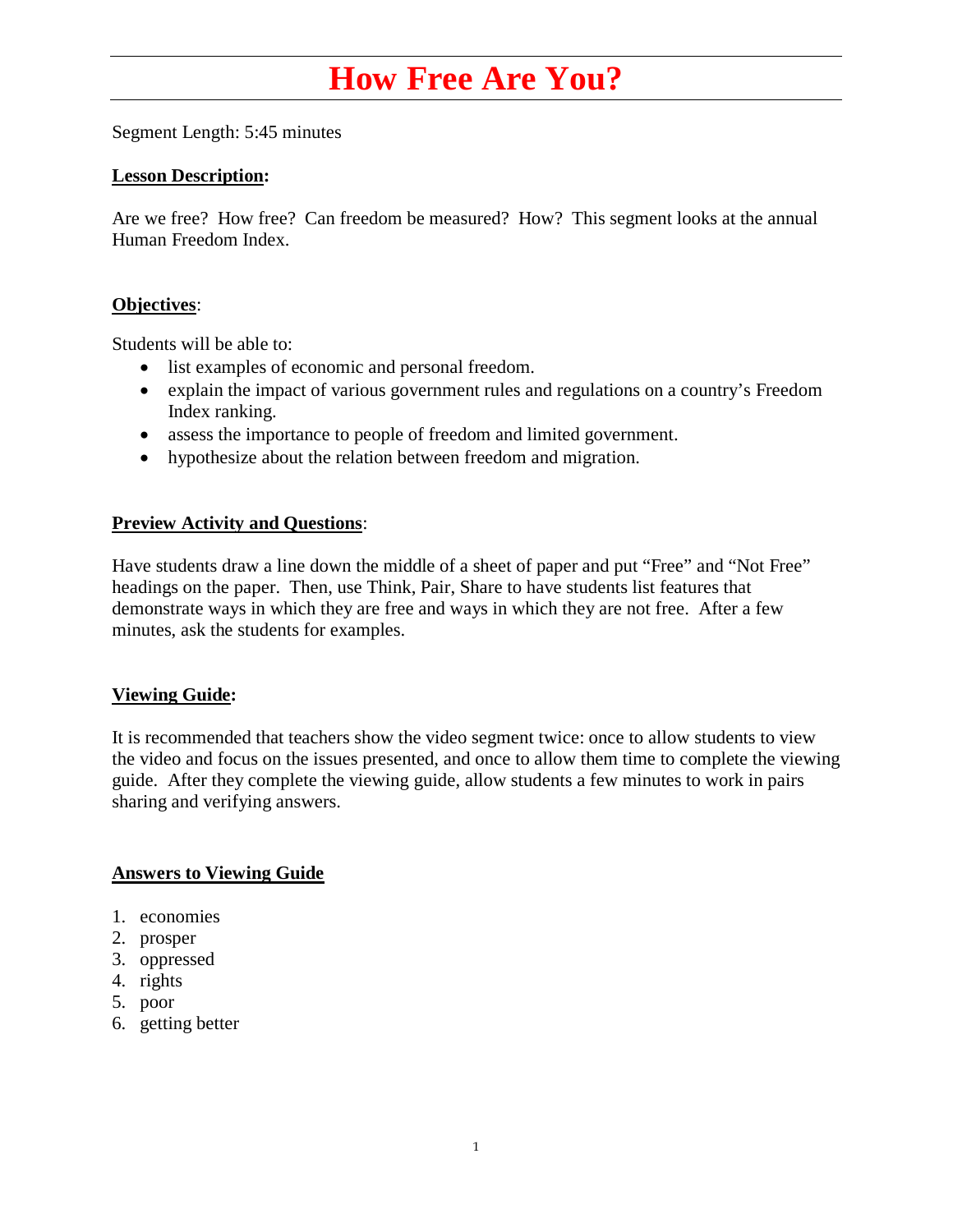# **How Free Are You?**

| <b>Viewing Guide</b> |                                                                                                                                |  |  |  |  |
|----------------------|--------------------------------------------------------------------------------------------------------------------------------|--|--|--|--|
|                      | Date<br><u> 1989 - Johann Barn, fransk politik fotograf (d. 1989)</u>                                                          |  |  |  |  |
|                      | $Class \begin{tabular}{c} \hline \textbf{Class} \end{tabular}$                                                                 |  |  |  |  |
|                      | <b>Directions:</b> As you watch the video, fill in the blanks with the correct words.                                          |  |  |  |  |
|                      | 1. The United States used to have one of the freest ___________________ in the world.                                          |  |  |  |  |
|                      | 2. A good ranking matters, not just because it's good to be free, but because freedom allows<br>$people to \_$ .               |  |  |  |  |
|                      | 3. The most _________________ people in the world are those who live in the countries at the<br>bottom of the freedom ranking. |  |  |  |  |
|                      | 4. You can lead your life any way you want as long as you respect the equal ________________________<br>of others.             |  |  |  |  |
|                      | 5. Ireland used to be ______________, but now it ranks 4th on the Freedom Index.                                               |  |  |  |  |
|                      | 6. Despite what we hear on the news, over several decades, the world has slowly been                                           |  |  |  |  |
|                      | Now, take a few moments to reflect on the video and answer the questions below:                                                |  |  |  |  |
|                      | In the video, there were two categories of freedom discussed: economic freedom and personal                                    |  |  |  |  |

freedom.

| List some examples of economic freedom: |  |  |  |  |  |
|-----------------------------------------|--|--|--|--|--|
|                                         |  |  |  |  |  |
|                                         |  |  |  |  |  |
|                                         |  |  |  |  |  |
|                                         |  |  |  |  |  |
|                                         |  |  |  |  |  |

List some examples of personal freedom:

\_\_\_\_\_\_\_\_\_\_\_\_\_\_\_\_\_\_\_\_\_\_\_\_\_\_\_\_\_\_\_\_\_\_

\_\_\_\_\_\_\_\_\_\_\_\_\_\_\_\_\_\_\_\_\_\_\_\_\_\_\_\_\_\_\_\_\_\_

\_\_\_\_\_\_\_\_\_\_\_\_\_\_\_\_\_\_\_\_\_\_\_\_\_\_\_\_\_\_\_\_\_\_

In your opinion, is one category of freedom more important than another or are they equally important? Explain. \_\_\_\_\_\_\_\_\_\_\_\_\_\_\_\_\_\_\_\_\_\_\_\_\_\_\_\_\_\_\_\_\_\_\_\_\_\_\_\_\_\_\_\_\_\_\_\_\_\_\_\_\_\_\_

\_\_\_\_\_\_\_\_\_\_\_\_\_\_\_\_\_\_\_\_\_\_\_\_\_\_\_\_\_\_\_\_\_\_\_\_\_\_\_\_\_\_\_\_\_\_\_\_\_\_\_\_\_\_\_\_\_\_\_\_\_\_\_\_\_\_\_\_\_\_\_\_\_\_\_\_\_\_

\_\_\_\_\_\_\_\_\_\_\_\_\_\_\_\_\_\_\_\_\_\_\_\_\_\_\_\_\_\_\_\_\_\_\_\_\_\_\_\_\_\_\_\_\_\_\_\_\_\_\_\_\_\_\_\_\_\_\_\_\_\_\_\_\_\_\_\_\_\_\_\_\_\_\_\_\_\_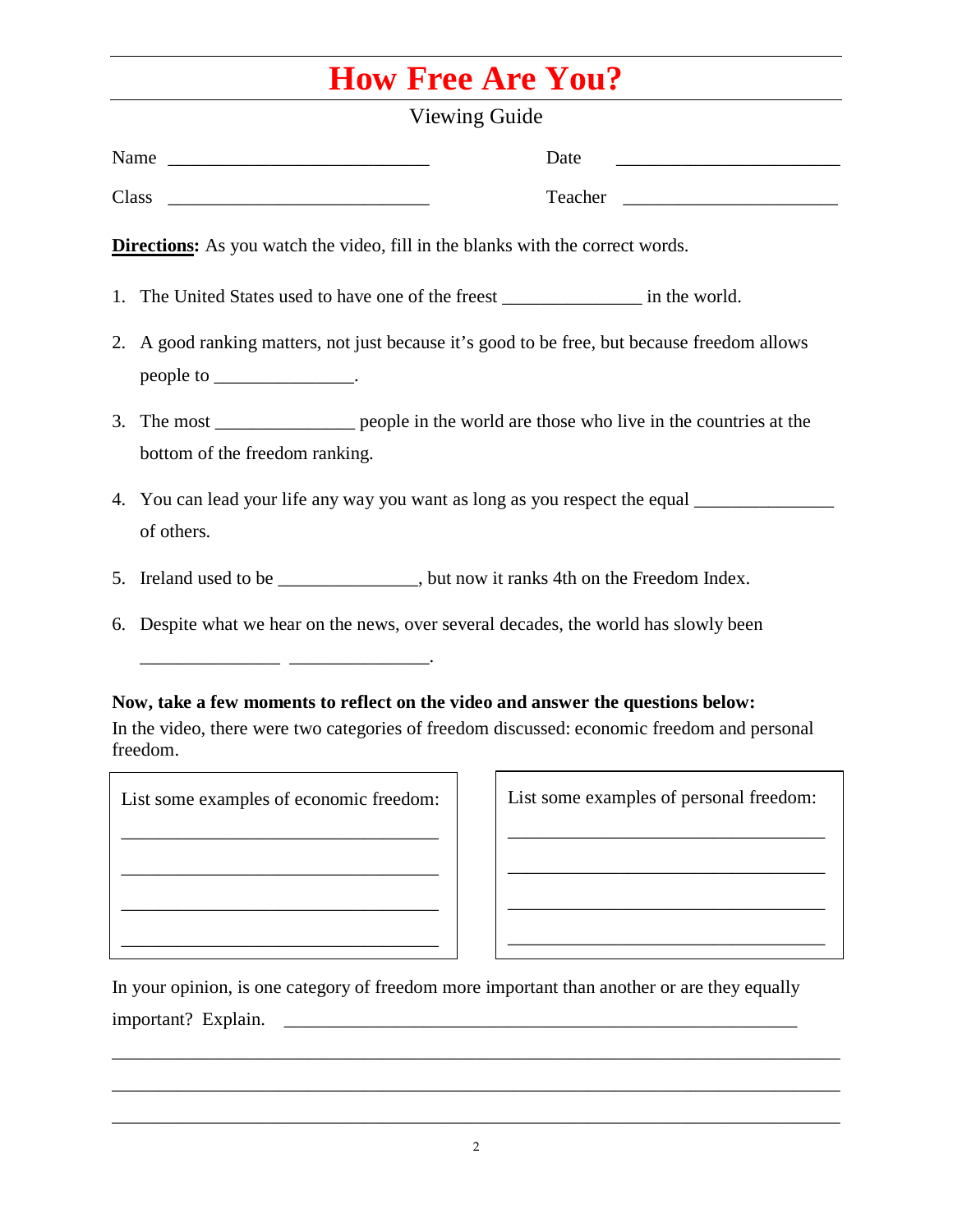#### **Discussion and Analysis**:

- 1. What does freedom mean to you? What would you weigh most heavily in judging whether a country is free or not?
- 2. What affects a country's ranking on the Freedom Index?
- 3. What are some examples of economic freedom? What are some examples of personal freedom?
- 4. Is one category of freedom more important than another or are they equally important or equally unimportant? Explain.
- 5. Will reducing regulations cause a country's Freedom Index ranking to go up or down? What about increasing government spending? What are some other policies that would be likely to earn a lower or higher ranking?
- 6. How do higher taxes, government spending, and regulation affect individuals' freedom to buy and sell what they want to?
- 7. John Stossel contrasted starting a business in Hong Kong with starting a business in India. What did he say was the biggest difference? How does that relate to economic freedom?
- 8. What, if anything, does the contrast between Hong Kong and India tell us about what policies America should follow?
- 9. How did Ireland improve its economic freedom ranking?
- 10. Why did Tanja Porcnik move from Slovakia to Austria? In which countries do people prefer to live? What explains the desire of people to emigrate? Explain.
- 11. What evidence does John Stossel cite to show that freedom leads to prosperity? Do you find this persuasive? Why or why not?
- 12. What does John Stossel mean by the "dignity of the individual"? How does this idea relate to the concept of freedom? How does it compare with other ideas, such as the view that individuals must sacrifice their own interests for the good of the group?
- 13. What is the future of America? Do you think we will become more free or less free? Give examples to support your position.

#### **Discuss These Lines from the Video:**

- 1. Prosperity happened because Hong Kong's government puts few obstacles in the way of trying new things, like starting a business.
- 2. It [the United States] used to be 2, 3, or 4, and then government started to grow. It started to spend more.
- 3. Second-least free country Venezuela was once the richest country in Latin America. Then socialists promised they'd spread the wealth.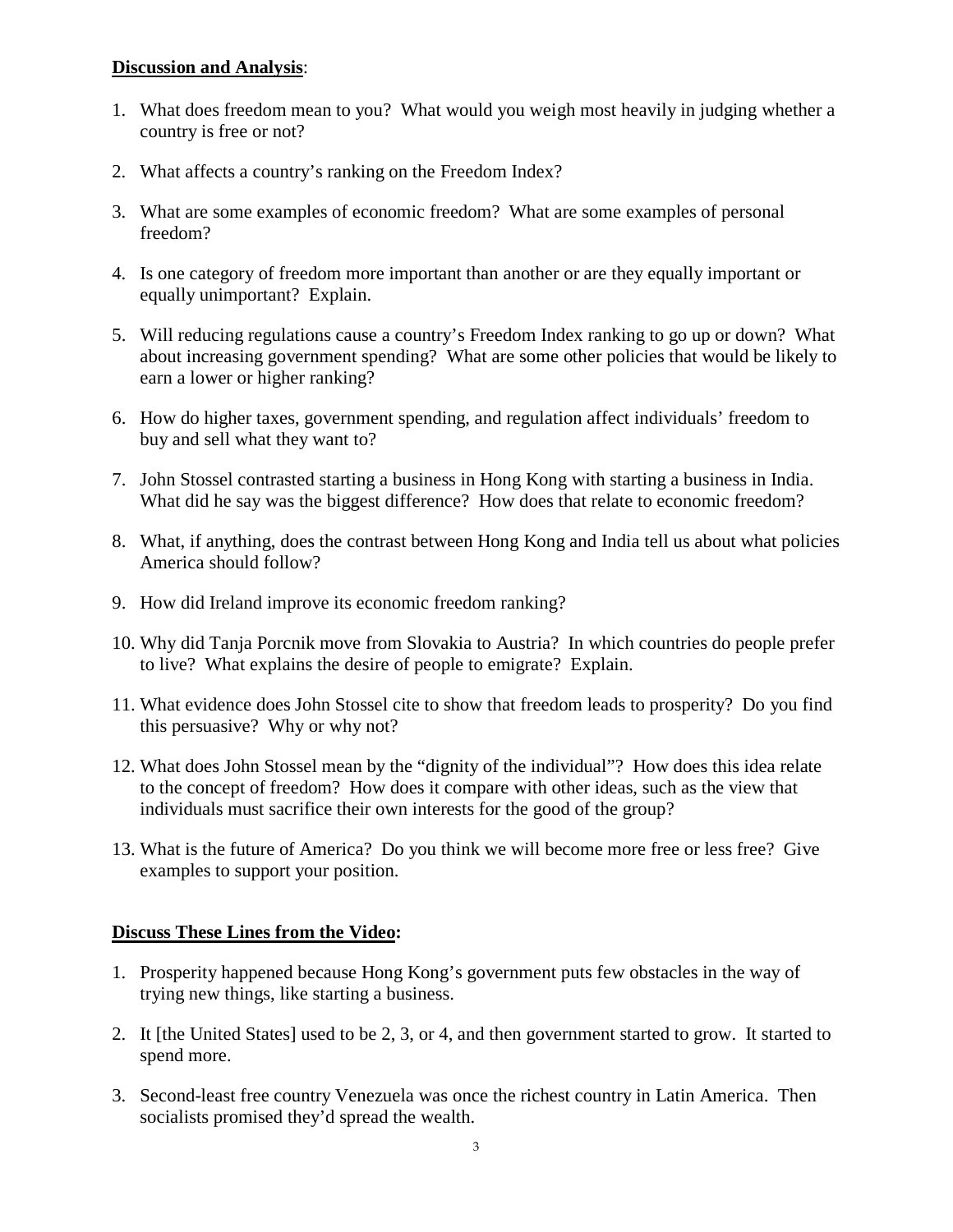- 4. What's important in life? Those of us who revere freedom often say it's the dignity of the individual and a chance to live free from coercion.
- 5. You can lead your life any way you want as long as you respect the equal rights of others.
- 6. Freedom brings good things to countries that try it.
- 7. It's too bad that the U.S. is now only 17th in the rankings, but the good news is that we're 17th partly because, in recent years, other countries became more free.
- 8. Despite what we hear on the news, over several decades, the world has slowly been getting better.

#### **Quotes for Discussion:**

None are more hopelessly enslaved than those who falsely believe they are free.  $\overline{\phantom{a}}$  – Goethe

A necessitous man is not a free man.  $\overline{a}$  A necessitous man is not a free man.

When buying and selling are controlled by legislation, the first things to be bought and sold are legislators. – P.J. O'Rourke

If the government is big enough to give you everything you want, it is big enough to take away everything you have. – Gerald Ford

Progress is precisely that which the rules and regulations did not foresee. – Ludwig von Mises

The knowledge needed to generate prosperity is not contained in a single mind, it is dispersed among many minds. The free society creates the incentives for each individual to utilize his or her own particular bits of knowledge.  $-$  William Easterly

The natural progress of things is for liberty to yield and government to gain ground. – Thomas Jefferson

Liberty is liberty, not equality or fairness or justice or human happiness or a quiet conscience. – Isaiah Berlin

In a free society the state does not administer the affairs of men. It administers justice among men who conduct their own affairs.  $-$  Walter Lippman

Every time that we try to life a problem from our own shoulders, and shift that problem to the hands of the government, to the same extent we are sacrificing the liberties of our people. – John F. Kennedy

#### **Activities:**

1. Research and write a report explaining how Hong Kong or New Zealand became so economically free. (For Hong Kong, it will be helpful to study its history under British control, and its relationship with China since China's government gained sovereignty over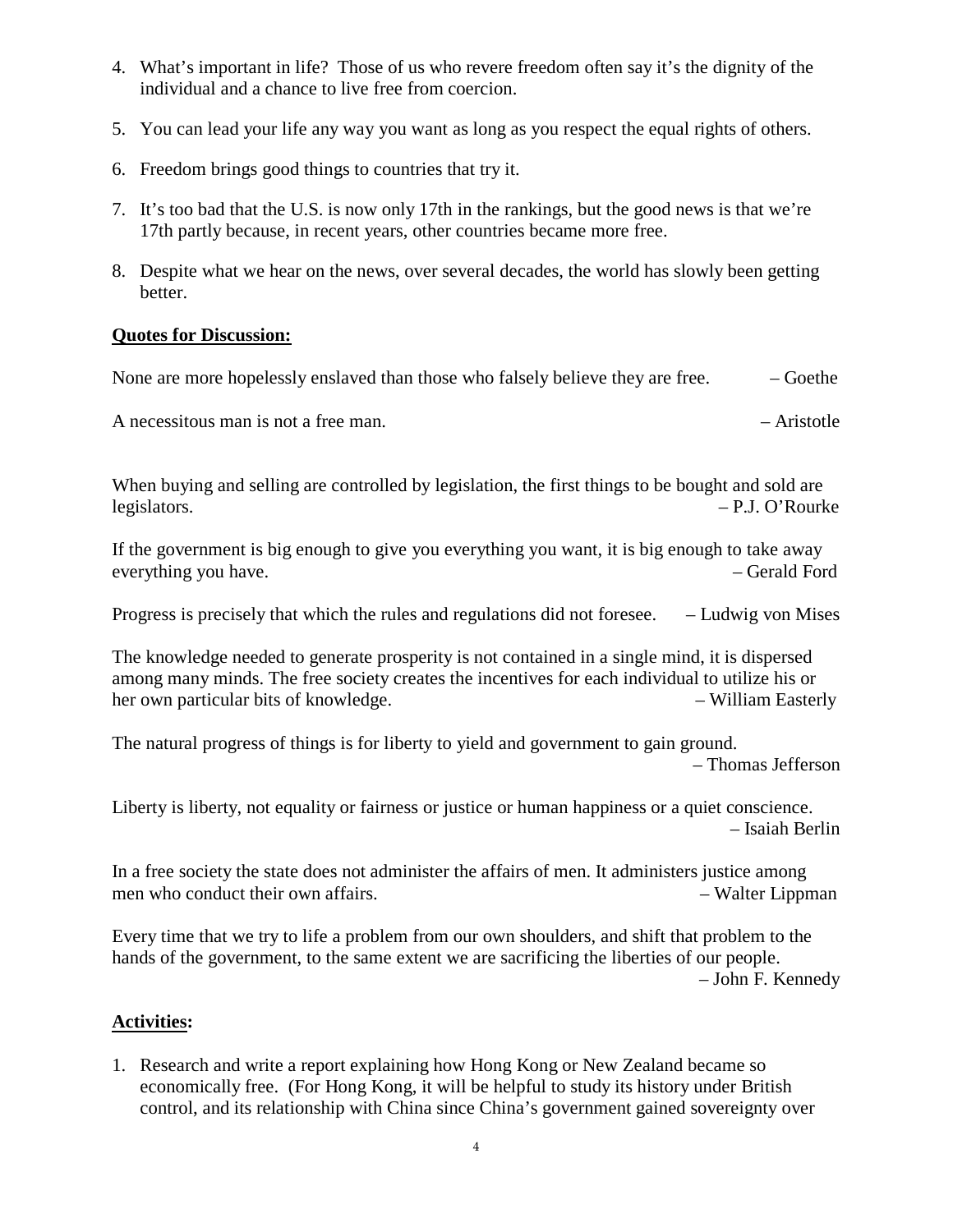Hong Kong in 1997. For New Zealand, you will want to focus on the country's 1984 economic reforms.)

- 2. Research Venezuela's recent economic collapse. Then, either write a report or prepare a slideshow explaining the causes and results of their economic struggles. Be sure to cover such questions as: When did Venezuela implement socialism? What socialist policies did it implement? Did socialism cause Venezuela's economic crisis? If so, how? What other factors might have contributed?
- 3. Working in groups, research and debate the proposition that the United States should try to improve its Human Freedom Index ranking.
- 4. Research and create a slideshow about what features are included in the personal freedom category and the economic freedom category in the Human Freedom Index, and why those features are important.
- 5. Using the 2017 Country Profiles [https://object.cato.org/sites/cato.org/files/human-freedom](https://object.cato.org/sites/cato.org/files/human-freedom-index-files/2017-hfi-country-profiles-2.pdf)[index-files/2017-hfi-country-profiles-2.pdf](https://object.cato.org/sites/cato.org/files/human-freedom-index-files/2017-hfi-country-profiles-2.pdf) of the Human Freedom Index [https://www.cato.org/human-freedom-index,](https://www.cato.org/human-freedom-index) and this list of countries by projected gross national product (GDP)<http://statisticstimes.com/economy/countries-by-projected-gdp.php> as resources, complete one or more of the following small-group activities:
	- A) Choose five countries not mentioned in the video. Answer the following questions: How has each country's ranking changed over time? Which countries have improved in both economic and personal freedom? Do any countries rank significantly higher in either economic or personal freedom? If you had to choose one of these countries to live in, which would it be, and why?
	- B) Choose five countries of widely varying freedom index rankings. List each country's ranking along with its projected GDP. Then display your data on a graph, with economic freedom on the x-axis and GDP on the y-axis. What relationship, if any, do you observe between economic freedom and GDP? Does this fit with your expectations based on what you learned in the video? Why/why not?
	- C) Among countries that are all relatively free, near the top of the freedom rankings, do differences in freedom still matter? List the projected GDP for the countries ranked 6-10 on the Freedom Index. Present your data in graphic form. How well does freedom correlate with prosperity among those five countries?
	- D) The Freedom Index breaks economic freedom down into five categories, each with multiple subcategories. Which of these factors do you think are most closely correlated with prosperity? Choose five countries at random, and pick one or more categories or subcategories to focus on. Create a graph showing the correlation of these factors with GDP.
- 6. The following quotations (A and B) present different views of what freedom means and what kind of economic policies it requires. Write an essay contrasting the ideas below.
	- **A)** The citizen of the United States who is compelled by law to devote something like 10 percent of his income to the purchase of a particular kind of retirement contract, administered by the government, is being deprived of a corresponding part of his personal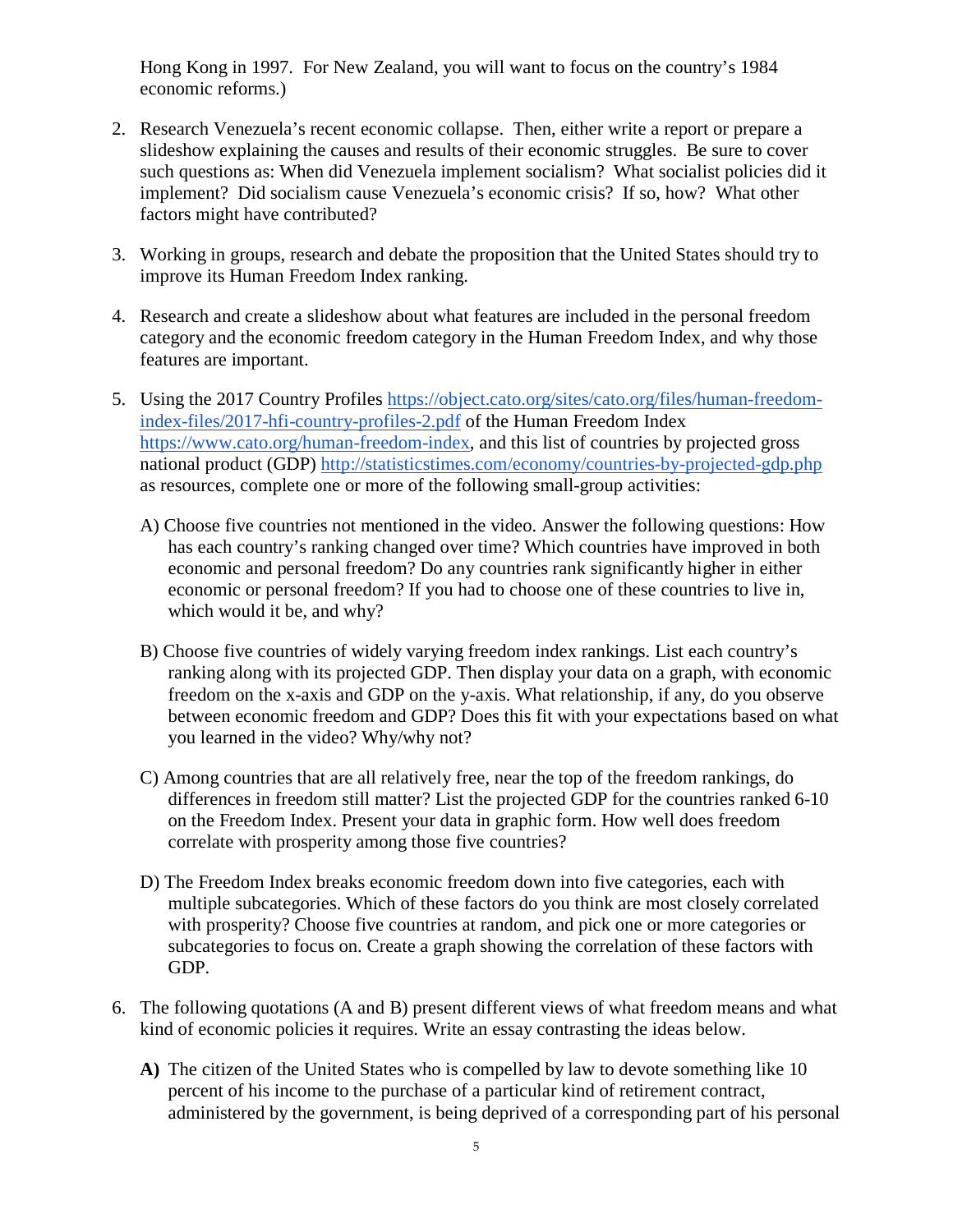freedom. How strongly this deprivation may be felt and its closeness to the deprivation of religious freedom, which all would regard as "civil" or "political" rather than "economic," were dramatized by an episode involving a group of farmers of the Amish sect. On grounds of principle, this group regarded compulsory federal old age programs as an infringement of their personal individual freedom and refused to pay taxes or accept benefits. As a result, some of their livestock were sold by auction in order to satisfy claims for social security levies.

A citizen of the United States who under the laws of various states is not free to follow the occupation of his own choosing unless he can get a license for it, is likewise being deprived of an essential part of his freedom. So is the man who would like to exchange some of his goods with, say, a Swiss for a watch but is prevented from doing so by a quota. So also is the Californian who was thrown into jail for selling Alka Seltzer at a price below that set by the manufacturer under so-called 'fair trade' laws. So also is the farmer who cannot grow the amount of wheat he wants. And so on. Clearly, economic freedom, in and of itself, is an extremely important part of total freedom….

– Economist Milton Friedman, *Capitalism and Freedom*, 1962

**B)** This Republic had its beginning…under the protection of certain inalienable political rights—among them the right of free speech, free press, free worship, trial by jury, freedom from unreasonable searches and seizures. They were our rights to life and liberty. As our nation has grown in size and stature, however—as our industrial economy expanded—these political rights proved inadequate to assure us equality in the pursuit of happiness. We have come to a clear realization of the fact that true individual freedom cannot exist without economic security and independence.

We have accepted, so to speak, a second Bill of Rights under which a new basis of security and prosperity can be established for all.... Among these are:

- The right to a useful and remunerative job...
- The right to earn enough to provide adequate food and clothing and recreation;
- The right of every farmer to raise and sell his products at a return which will give him and his family a decent living;
- The right of every businessman, large and small, to trade in an atmosphere of freedom from unfair competition
- The right of every family to a decent home;
- The right to a good education....

– President Franklin Roosevelt, 1944

- 7. Read the article "Sadly, America's Not the Freest Country in the World" by John Stossel (below), and summarize it or develop a slideshow that summarizes it, using current pictures to help demonstrate the information in the article.
- 8. Write an essay on one of the following topics:
	- A) What would it be like to live in a country with little or no economic freedom? You might describe a country suffering civil war, or one where armed bandits compete for control of territory, or a country with a government so powerful it controls access to jobs and food, and doesn't recognize private property.
	- B) Would it be possible for a country to have very high levels of personal freedom, but very little economic freedom? Explain your reasoning.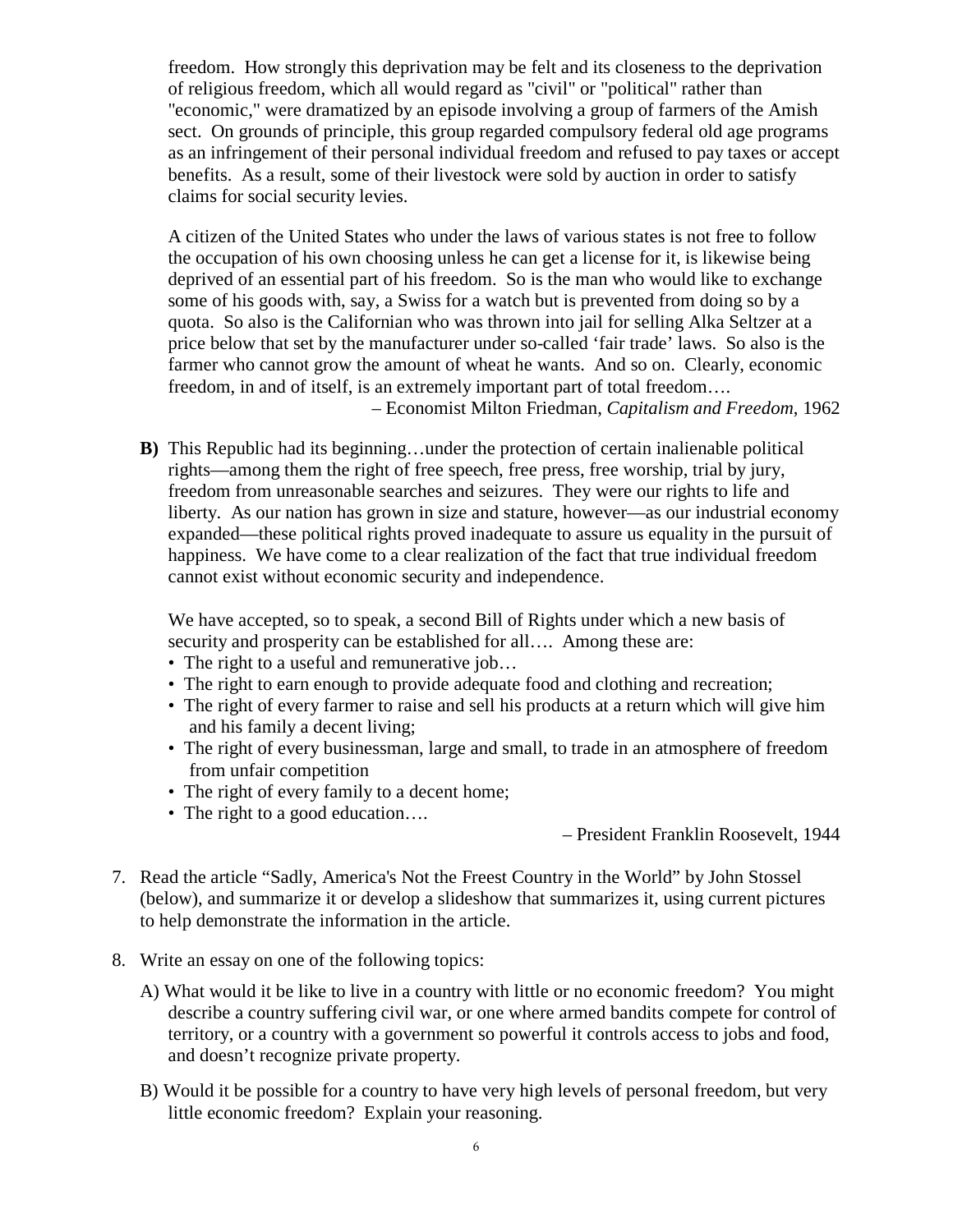- 9. Watch "They've Got Tech," [http://izzit.org/products/detail.php?video=got\\_tech](http://izzit.org/products/detail.php?video=got_tech) about New Zealand's economic reforms, especially its elimination of farm subsidies. Write an essay relating the ideas to those in the Stossel video about economic freedom and prosperity. How does the policy change described in the izzit video help explain New Zealand's ranking ahead of the United States on the Freedom Index? (This may require brief research on U.S. agricultural policy).
- 10. Research migration throughout the world. What factors explain why people move? Does this relate to the Freedom Index? What can you conclude about the importance people place on freedom?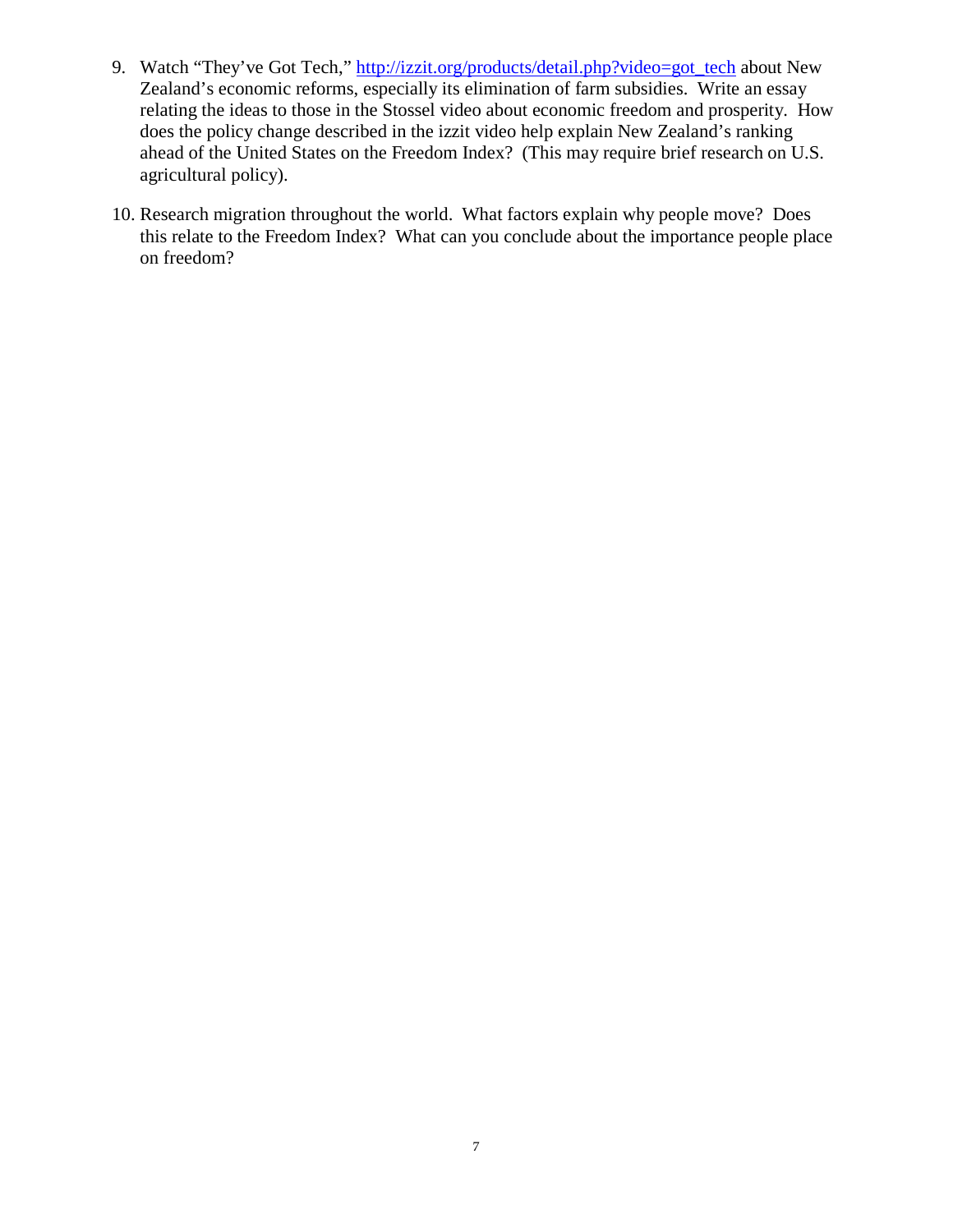## Sadly, [America's](https://reason.com/archives/2018/01/31/sadly-americas-not-the-freest-country-in) Not the Freest Country in the World

### The U.S. used to come in second or third in rankings, but according to the latest Human Freedom Index it's at 17.

By John Stossel

Is America the world's freest country? Sadly, no.

When researchers first started doing detailed international comparisons, the USA came in second or third. This year, however, we ranked 17th.

The comparison I cite is the newly released Human Freedom Index, compiled by the Fraser and Cato Institutes. They compared economic freedoms such as freedom to trade, amount of regulations and tax levels, plus personal freedoms such as women's rights and religious freedom.

Their new report concludes that the world's freest countries are now:

- 1. Switzerland.
- 2. Hong Kong.
- 3. New Zealand.
- 4. Ireland.
- 5. Australia.

"The United States used to have one of the freest economies in the world," Index co-author Ian Vasquez says. "It used to be a two, three or four, and then government started to grow (and) spend more."

Republicans and Democrats, under Presidents Bush and Obama, voted for increases in spending and regulation. Obama tried to make tax increases sound harmless. "Those who are more fortunate are going to have to pay a little bit more."

The result was that we fell farther from the top of the freedom ranking. Switzerland now takes first place. It has comparatively little regulation, low taxes, a free press and personal freedoms such as same-sex marriage.

A good ranking matters, not just because freedom itself is a good thing, but because economic freedom allows people to prosper.

Consider the story of Hong Kong, No. 2 on the overall freedom list (but No. 1 in economic freedom). In just 50 years, people in Hong Kong went from being among the poorest in the world to among the richest.

Prosperity happened because Hong Kong's government puts few obstacles in the way of trying new things. It took me just a few hours to get legal permission to open a business in Hong Kong. In New York, it took months. In India, I didn't even try -- it would have taken years.

That's a reason India stays poor. Bureaucrats have the power to review and reject most any new idea. Fewer new ideas get tried.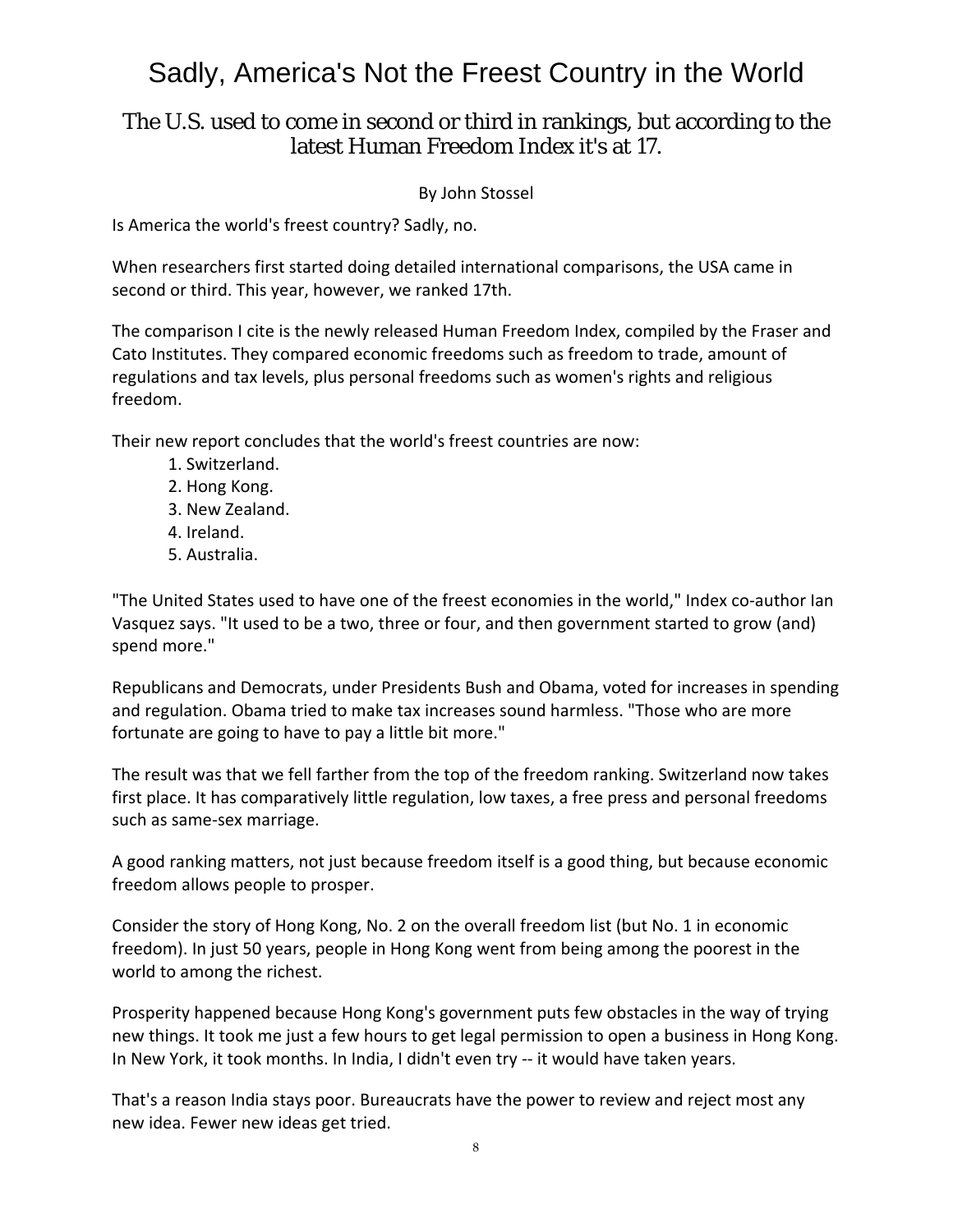The absolute worst places to live are countries that lack both economic and personal freedom.

Those are the places at the bottom of the freedom ranking: 155. Egypt. 156. Yemen. 157. Libya. 158. Venezuela. 159. Syria.

(Totalitarian North Korea wasn't ranked because the researchers couldn't get accurate information.)

Syria ranked so low mostly because of the war. You aren't free if you worry you might be killed.

Second-to-last place Venezuela was once the richest country in Latin America. Then socialists promised to spread the wealth.

The next three: Libya, Yemen, Egypt -- well, the Arab Spring didn't turn out as well as some hoped.

On the top of the list, I wasn't surprised to see New Zealand and Australia. They always do well.

But Ireland? I associate Ireland with poverty. For 150 years after English rulers caused the Potato Famine, Irish people left Ireland to search for a better life.

But Ireland recently changed, says Vasquez.

"They reduced taxes ... spending, reduced regulations. They opened up to trade."

Now people want to live there.

You can read the full freedom rankings on the Cato Institute's and Fraser Institute's websites. If you plan to move or start a business in another country, the Freedom Index is a good guide.

Greece is beautiful, but it ranks 60th, mostly because the country lacks economic freedom. China got richer, but because personal freedom is so limited, China ranks 130th.

How do you summarize a free country? I asked Vasquez.

"You can lead your life any way you want as long as you respect the equal rights of others, he answered. You (decide) what job you want to take, what kinds of things you want to do, who you want to marry, what you want to do on your free time, where you want to live."

I suggested that countries don't regulate your free time, but Vasquez set me straight.

"They do." Some countries, he says, "*regulate everything!"*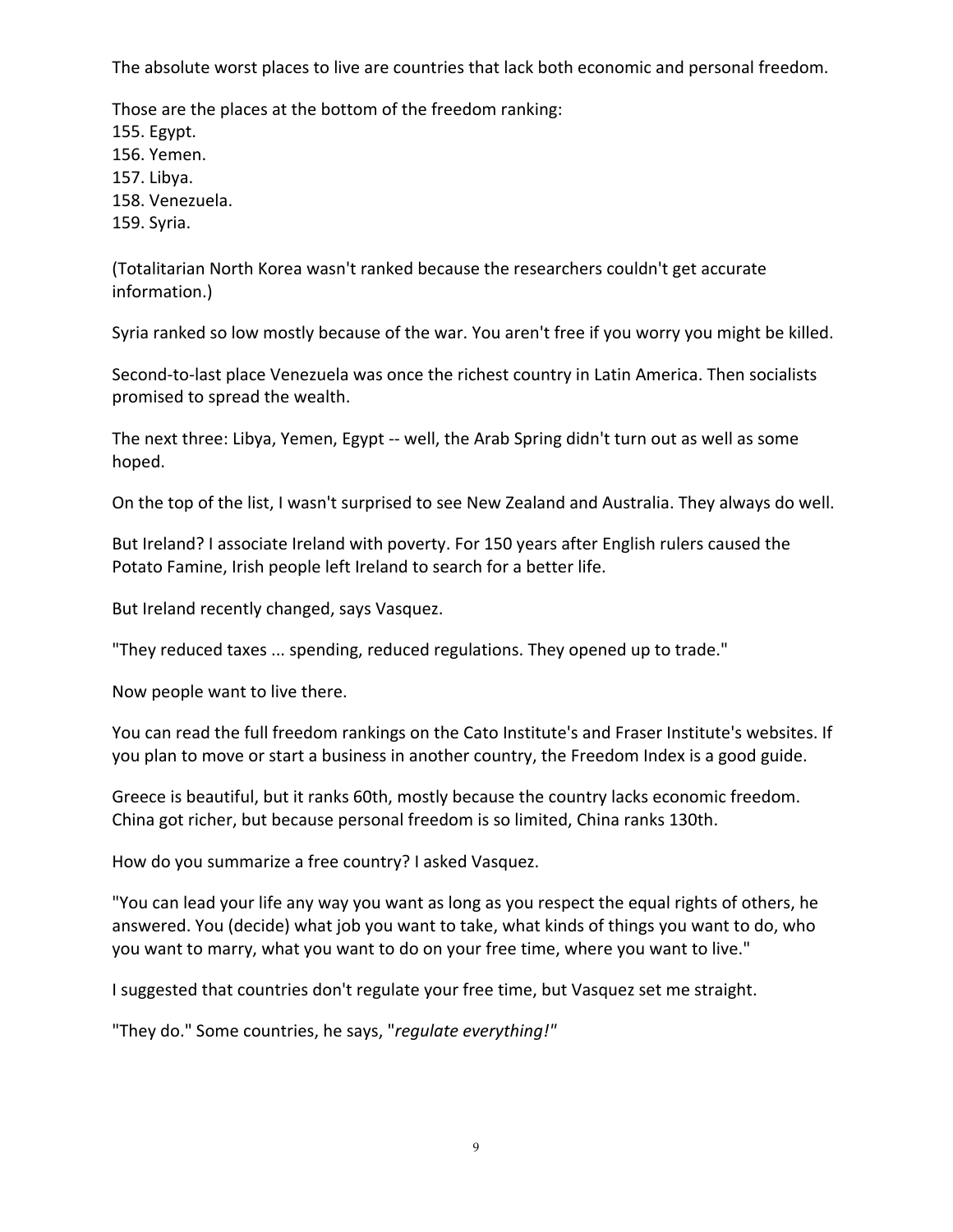| <b>NT</b> | $\lambda$    |
|-----------|--------------|
| Name      | Dalt         |
| Class     | $\mathbf{H}$ |

### **How Free Are You? Cloze Activity**

**Directions:** Read the entire passage first. Then fill in the blanks with words from the box.

| poverty     | prosper   | lack       | tortunate   |
|-------------|-----------|------------|-------------|
| regulations | religious | obstacles  | comparisons |
| personal    | richest   | government | regulate    |

Is America the world's freest country? Sadly, no.

When researchers first started doing detailed \_\_\_\_\_\_\_\_\_\_\_\_\_\_\_, the U.S. came in second or third. This year, however, the U.S. ranked 17th in the Human Freedom Index, which compared economic freedoms such as freedom to trade, amount of \_\_\_\_\_\_\_\_\_\_\_\_\_\_\_ and tax levels, plus personal freedoms such as women's rights and \_\_\_\_\_\_\_\_\_\_\_\_\_\_\_ freedom.

Their new report concludes that the world's freest countries are now: 1. Switzerland, 2. Hong Kong, 3. New Zealand, 4. Ireland, and 5. Australia.

"The United States used to have one of the freest economies in the world," Index coauthor Ian Vasquez says. "It used to be a two, three, or four, and then started to grow (and) spend more." Republicans and Democrats, under Presidents Bush and Obama, increased spending and regulation. Obama tried to make tax increases sound harmless. "Those who are more \_\_\_\_\_\_\_\_\_\_\_\_\_\_\_ are going to have to pay a little bit more." The result was that we fell farther from the top of the freedom ranking.

Switzerland now takes first place. It has comparatively little regulation, low taxes, a free press and personal freedoms such as same-sex marriage.

A good ranking matters, not just because freedom itself is good, but because economic freedom allows people to \_\_\_\_\_\_\_\_\_\_\_\_\_\_\_.

Consider Hong Kong, No. 2 on the overall freedom list (but No. 1 in economic freedom). In just 50 years, people in Hong Kong went from being among the poorest in the world to among the richest.

Prosperity happened because Hong Kong's government puts few \_\_\_\_\_\_\_\_\_\_\_\_\_\_\_\_\_\_\_\_ in the way of trying new things. It took me just a few hours to get legal permission to open a business in Hong Kong. In New York, it took months. In India, I didn't even try -- it would have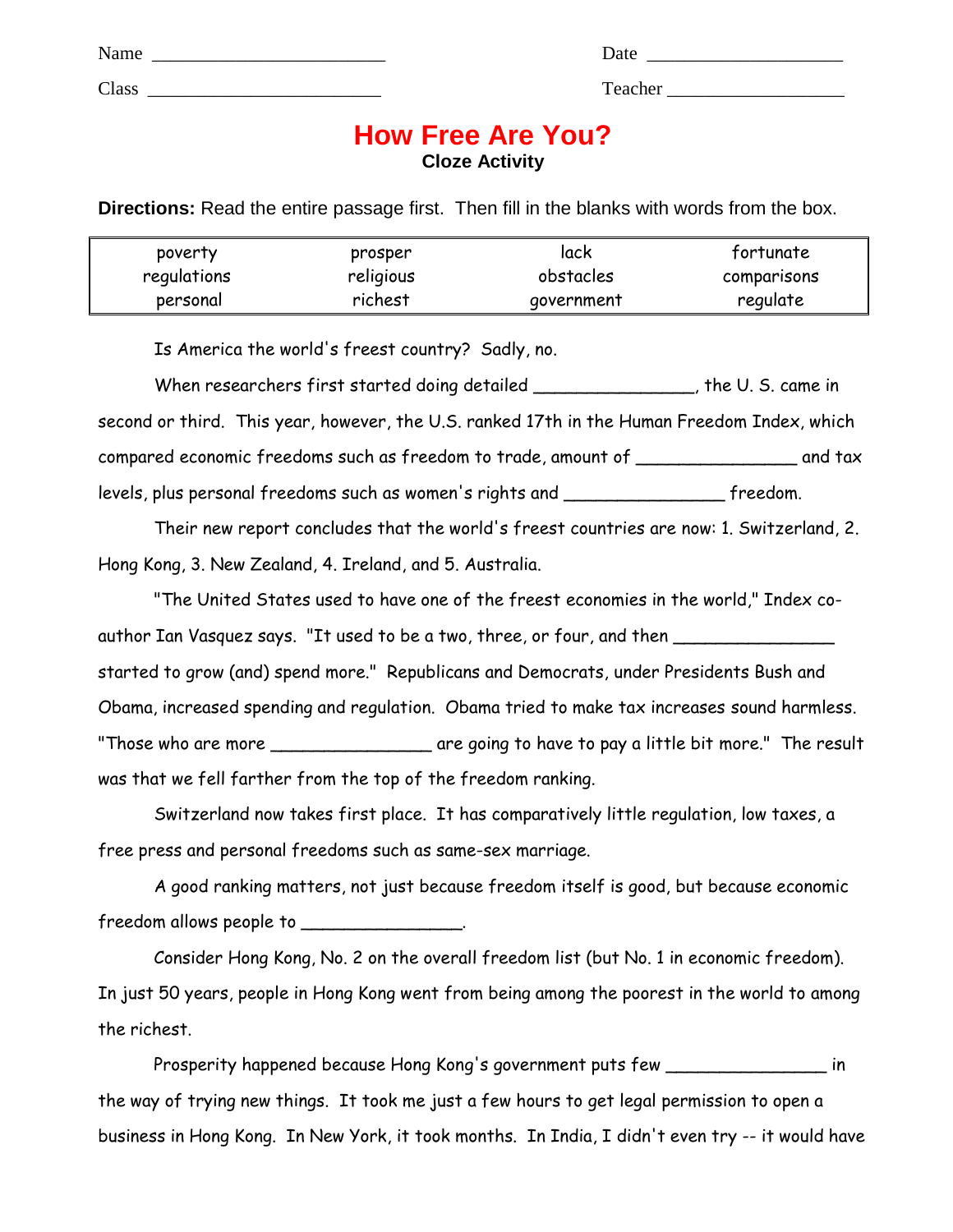taken years. That's a reason India stays poor. Bureaucrats have the power to review and reject most any new idea. Fewer new ideas get tried.

The absolute worst places to live are countries that \_\_\_\_\_\_\_\_\_\_\_\_\_\_\_\_\_\_\_\_\_both economic and personal freedom. Those are the places at the bottom of the freedom ranking: 155. Egypt, 156. Yemen, 157. Libya, 158. Venezuela, and 159. Syria.

Totalitarian North Korea wasn't ranked because the researchers couldn't get accurate information. Syria ranked so low mostly because of the war. You aren't free if you worry you might be killed living in a war zone.

Second-to-last place Venezuela was once the \_\_\_\_\_\_\_\_\_\_\_\_\_\_\_\_\_\_\_\_\_\_ country in Latin America. Then socialists promised to spread the wealth.

The next three: Libya, Yemen, Egypt -- well, the Arab Spring didn't turn out as well as some hoped.

On the top of the list, I wasn't surprised to see New Zealand and Australia. They always do well.

But Ireland? I associate Ireland with \_\_\_\_\_\_\_\_\_\_\_\_\_\_\_\_. For 150 years after English rulers caused the Potato Famine, Irish people left Ireland to search for a better life. But Ireland recently changed, says Vasquez. "They reduced taxes ... spending, reduced regulations. They opened up to trade." Now people want to live there.

Greece is beautiful, but it ranks 60th, mostly because the country lacks economic freedom. China got richer, but because \_\_\_\_\_\_\_\_\_\_\_\_\_\_\_\_\_\_\_\_\_freedom is so limited, China ranks 130th.

How do you summarize a free country? I asked Vasquez.

"You can lead your life any way you want as long as you respect the equal rights of others," he answered. "You (decide) what job you want to take, what kinds of things you want to do, who you want to marry, what you want to do on your free time, where you want to live."

I suggested that countries don't \_\_\_\_\_\_\_\_\_\_\_\_\_\_\_ your free time, but Vasquez set me straight.

"They do." Some countries, he says, "regulate *everything!"*

This Cloze Activity is adapted from "Sadly, America's Not the Freest Country in the World" by John Stossel. (https://reason.com/archives/2018/01/31/sadly-americas-not-the-freest-country-in)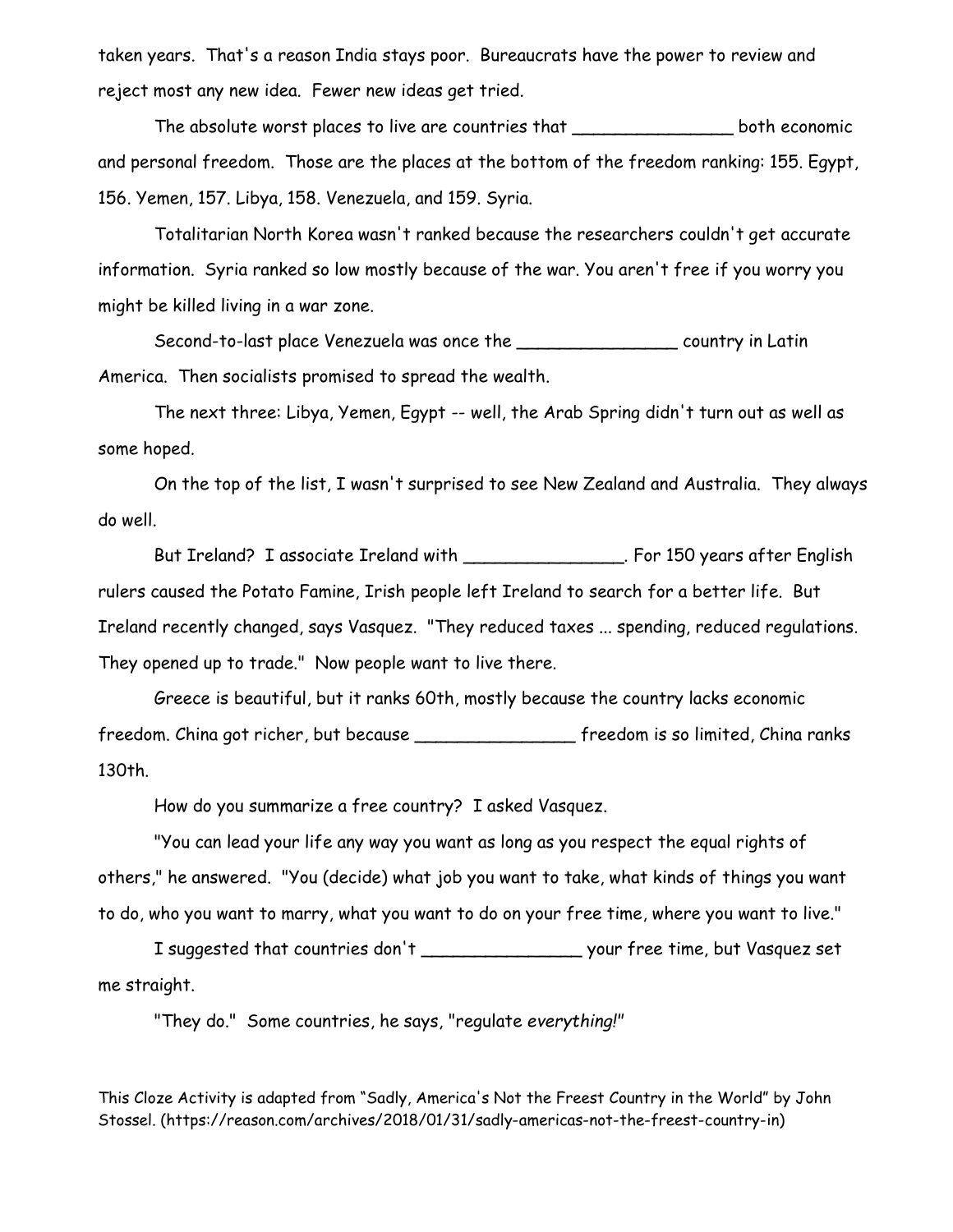## **ANSWER SHEET FOR CLOZE ACTIVITY**

### **How Free Are You? Cloze Activity**

**Directions:** Read the entire passage first. Then fill in the blanks with words from the box.

| treedom     | prosper   | lack       | fortunate   |
|-------------|-----------|------------|-------------|
| regulations | religious | obstacles  | comparisons |
| personal    | richest   | government | regulate    |

Is America the world's freest country? Sadly, no.

When researchers first started doing detailed comparisons, the U. S. came in second or third. This year, however, the U.S. ranked 17th in the Human Freedom Index, which compared economic freedoms such as freedom to trade, amount of regulations and tax levels, plus personal freedoms such as women's rights and religious freedom.

Their new report concludes that the world's freest countries are now: 1. Switzerland, 2. Hong Kong, 3. New Zealand, 4. Ireland, and 5. Australia.

"The United States used to have one of the freest economies in the world," Index coauthor Ian Vasquez says. "It used to be a two, three, or four, and then government started to grow (and) spend more." Republicans and Democrats, under Presidents Bush and Obama, increased spending and regulation. Obama tried to make tax increases sound harmless. "Those who are more fortunate are going to have to pay a little bit more." The result was that we fell farther from the top of the freedom ranking.

Switzerland now takes first place. It has comparatively little regulation, low taxes, a free press and personal freedoms such as same-sex marriage.

A good ranking matters, not just because freedom itself is good, but because economic freedom allows people to prosper.

Consider Hong Kong, No. 2 on the overall freedom list (but No. 1 in economic freedom). In just 50 years, people in Hong Kong went from being among the poorest in the world to among the richest.

Prosperity happened because Hong Kong's government puts few obstacles in the way of trying new things. It took me just a few hours to get legal permission to open a business in Hong Kong. In New York, it took months. In India, I didn't even try -- it would have taken